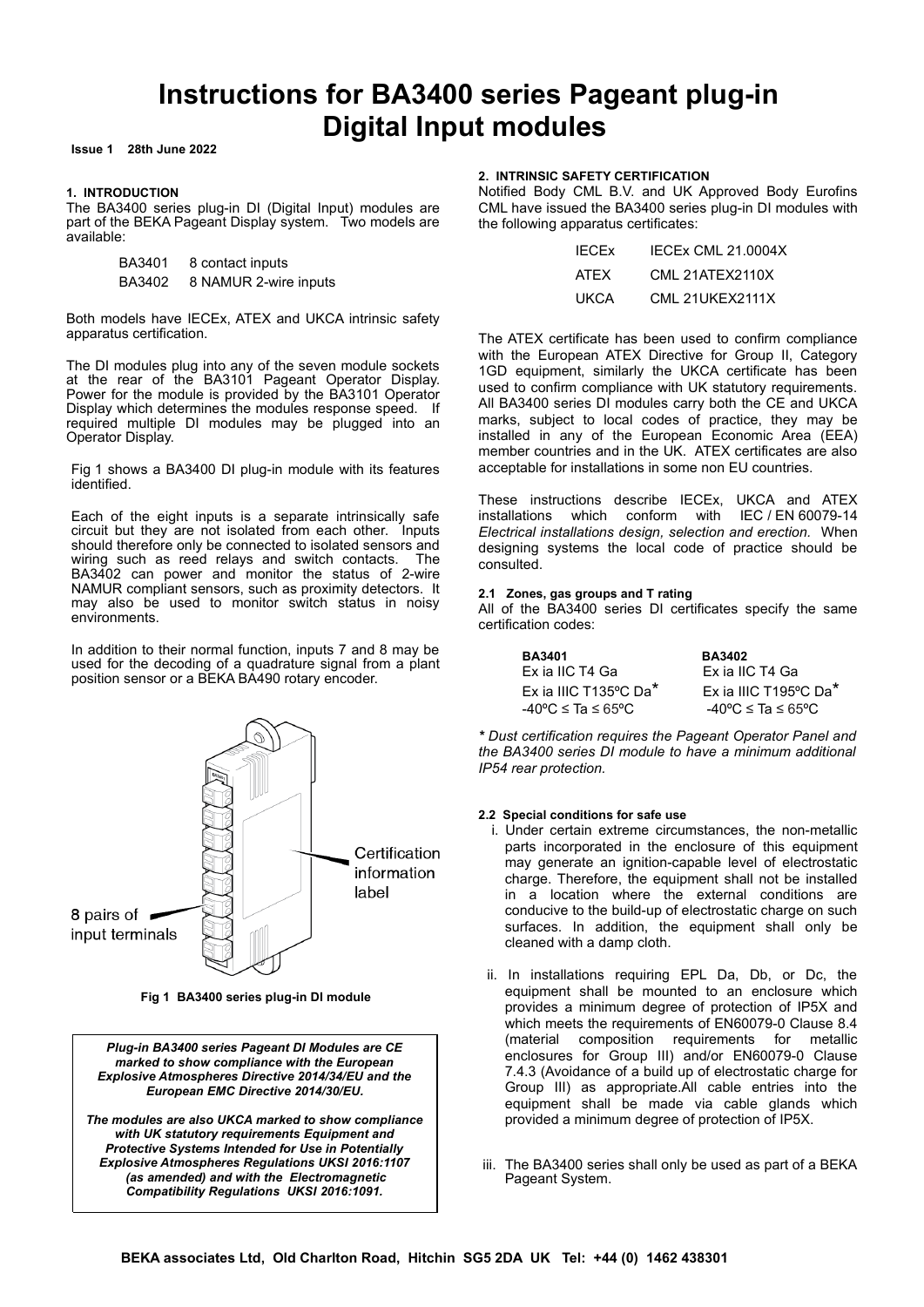### **2.3 Certification label information**

The certification information label is fitted to the side of the BA3400 series plug-in DI module. It shows the model number, certification information, BEKA associates address<br>and year of manufacture. The order code and the serial The order code and the serial number are shown on a separate label.



**Certification Information Label**



**Fig 2 Inserting BA3400 series DI module into one of the seven sockets**

## **3. INSTALLATION**

The BA3400 series plug-in DI module should be fitted into one of the seven sockets at the rear of a BA3101 Pageant Operator Panel as shown in Fig 2.

For a hazardous area installation the plug-in DI module must be manufactured by BEKA and have certification that specifies that it shall be used as part of a BEKA Pageant system.

# **3.1 Power consumption**

The intrinsic safety certification of the BA3400 series plug-in modules permits any combination to be installed in a Pageant BA3101 display but there are power limitations.

The percentage of the total available power that these modules consumes is:

| BA3401 | 8 contact inputs      | $4\%$ |
|--------|-----------------------|-------|
| BA3402 | 8 NAMUR 2-wire inputs | 40%   |

The sum of the percentage power consumption's of all the plug-in modules installed in a BA3101 display must not exceed 100%.





### **3.2 BA3400 series plug-in DI module Installation**

- 1. The BA3400 series DI module may be fitted before or after the Operator Panel is installed. The Operator Panel should not be powered when the module is fitted.
- 2. Carefully insert the DI module into the selected slot at the rear of the BA3101 Pageant Operator Panel. When correctly positioned secure the module by tightening the two captive module fixing screws.
- 3. Connect field wiring to each of the eight pairs of removable input terminals shown in Fig 3. Each input is a separate intrinsically safe circuit and field wiring should comply with segregation requirements specified in IEC/EN 60079-14. If a multicore cable is used for the inputs, it should have Type A or B construction as specified in Clause 16.2.2.7 of IEC/EN 60079-14 Wiring should be supported to avoid damaging the module's terminals.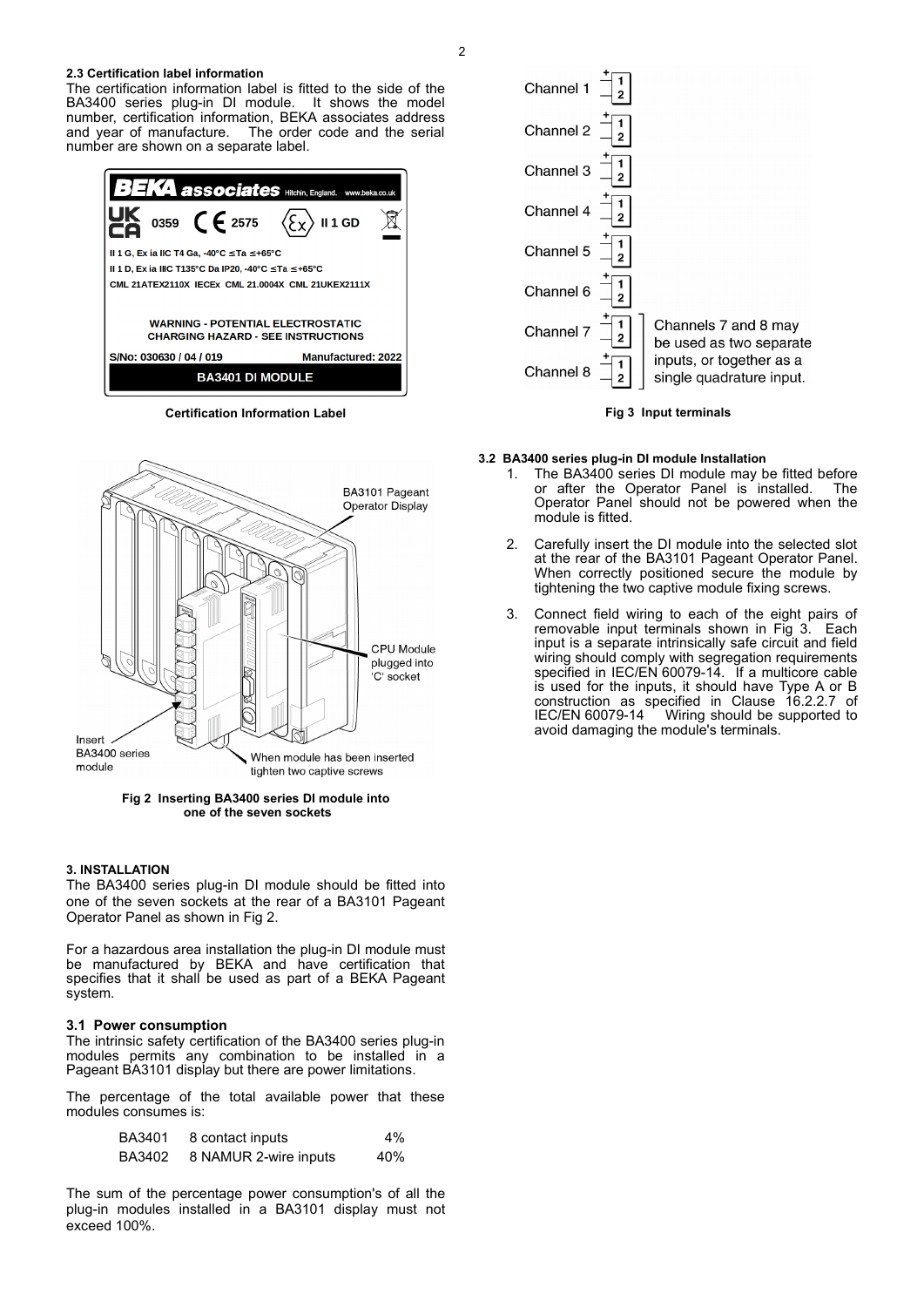## **4. INPUTS**

Both models have eight inputs which are not isolated from each other and should therefore only be connected to isolated sensors. The BA3401 should be used for contact and open collector inputs and the BA3402 for NAMUR compliant 2-wire sensors and for contact and open collector inputs in noisy environments.

## **4.1 BA3401 inputs**

Each of the eight inputs has the following electrical specification allowing it to sense the status of a wide range of switch contacts and sensors with open collector outputs.

| Sensing voltage                       | 3.3V                      |
|---------------------------------------|---------------------------|
| <b>Sensing Current</b>                | 33 <sub>µ</sub> A         |
| Switching threshold<br>Closed<br>Open | $<$ 25k $\Omega$<br>>35kO |



# **Fig 4 BA3401 switch contact or open collector connected to channel one input**

The intrinsic safety parameters for each input are not restrictive as for intrinsic safety purposes the output current Io is considered to be zero. Therefore the maximum inductance that may be connected Lo is not specified, the cable length between the BA3401 input terminals and the sensor is only limited by the permitted capacitance Co which is extremely large.

| Ui |   | N             |
|----|---|---------------|
| Uo | ⋍ | 4.94V         |
| lo | = | ი             |
| Po | = | n             |
| Co | ⋍ | 100µF for IIC |

Any mechanically or magnetically activated switch contact located in the same hazardous area as the BA3401 may be directly connected to any of the eight input channels providing the switch and associated wiring can withstand a 500V insulation test to earth. Most magnetically activated reed relays comply with these requirements. Most certified intrinsically safe sensors with an open collector output can also be connected to any of the eight input channels, providing the sensor output is compatible with the sensing voltage and current.

## **4.1.1 BA3401 quadrature input**

Input channels 7 and 8 may be used together for decoding a quadrature signal from a plant position sensor or a BEKA  $Fig. 5$  shows the required connections.



# **Fig 5 Connections for sensor with a quadrature output**



**Fig 6 Quadrature sensor waveforms**

The quadrature sensor and associated wiring should be able to withstand a 500V rms insulation test to earth.

## **4.2 BA3402 inputs**

Each of the eight inputs has the following electrical specification allowing it to sense the status of a wide range of 2-wire NAMUR compliant sensors such as proximity detectors. The BA3402 may also be used for monitoring the status of switch contacts and sensors with open collector outputs in high noise environments.

| Sensing voltage     | 8.2V               |               |
|---------------------|--------------------|---------------|
| Switching threshold | Lower              | Upper         |
| Proximity detector  | 1.2 <sub>m</sub> A | 2.1mA         |
| Contact             | 2.6kO              | 5.5 $k\Omega$ |

The intrinsic safety parameters for each input are shown below.

| Ui             |   | ი                                  |
|----------------|---|------------------------------------|
| Uo<br>l٥<br>Po | = | 8.8V<br>7.4mA<br>16 <sub>m</sub> W |
| Co<br>۱o.      | = | 5.5µF for IIC<br>556mH for IIC     |